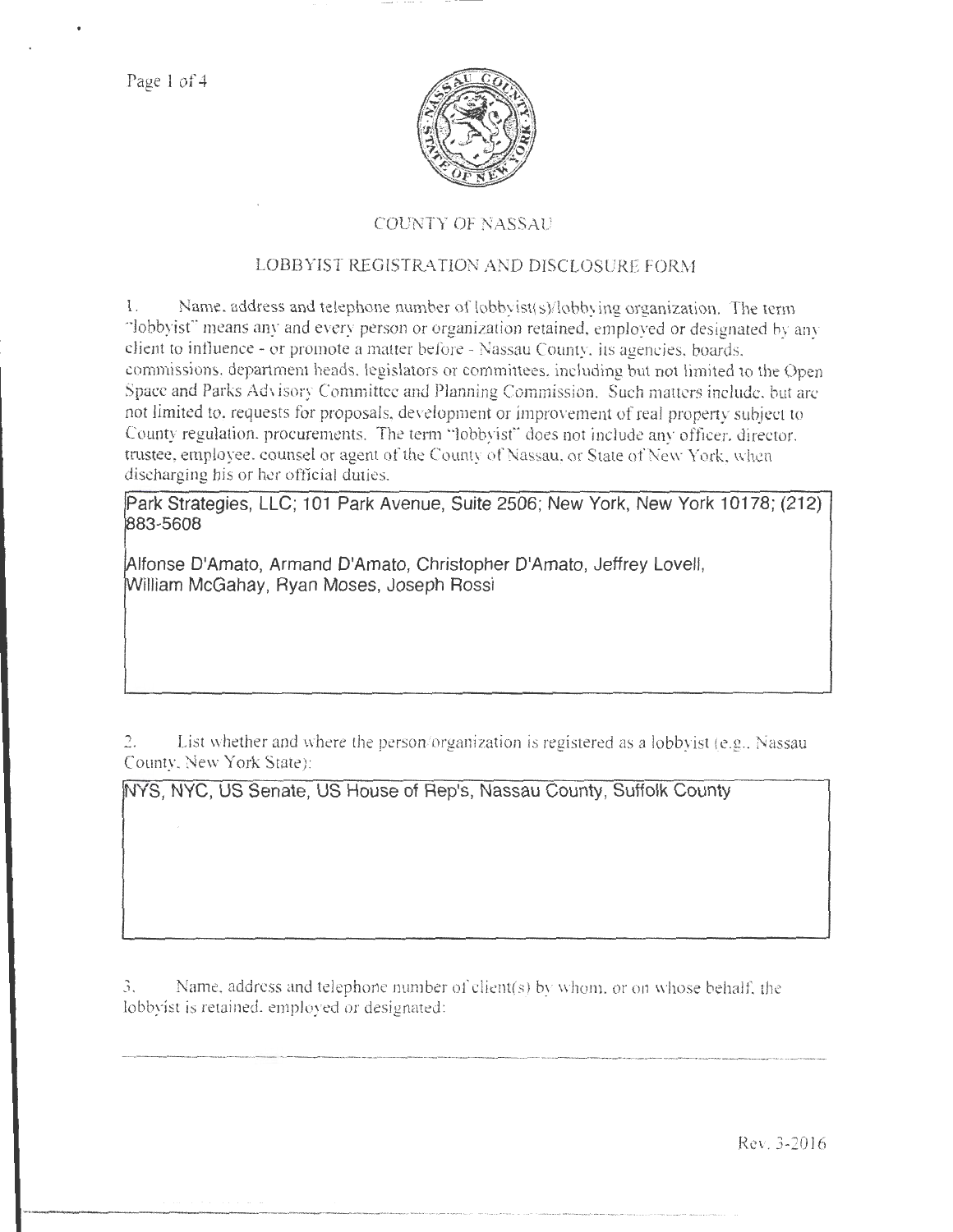Page 2 of 4

 $\bullet$ 

See attached

See attached

4. Describe lobbying activity conducted, or to be conducted, in Nassau County, and identify  $client(s)$  for each activity listed. See page 4 for a complete description of lobbying activities.

5. The name of persons, organizations or governmental entities before whom the lobbyist expects to lobby:

Nassau County: Executive, Comptroller, Attorney, Legislature, Dept of Public Works, Health Department, University Medical Center/HealthCare Corp., Office of Shared Services, Dept of Information Technology, Interim Finance Authority, Probation Department

Rev. 3-2016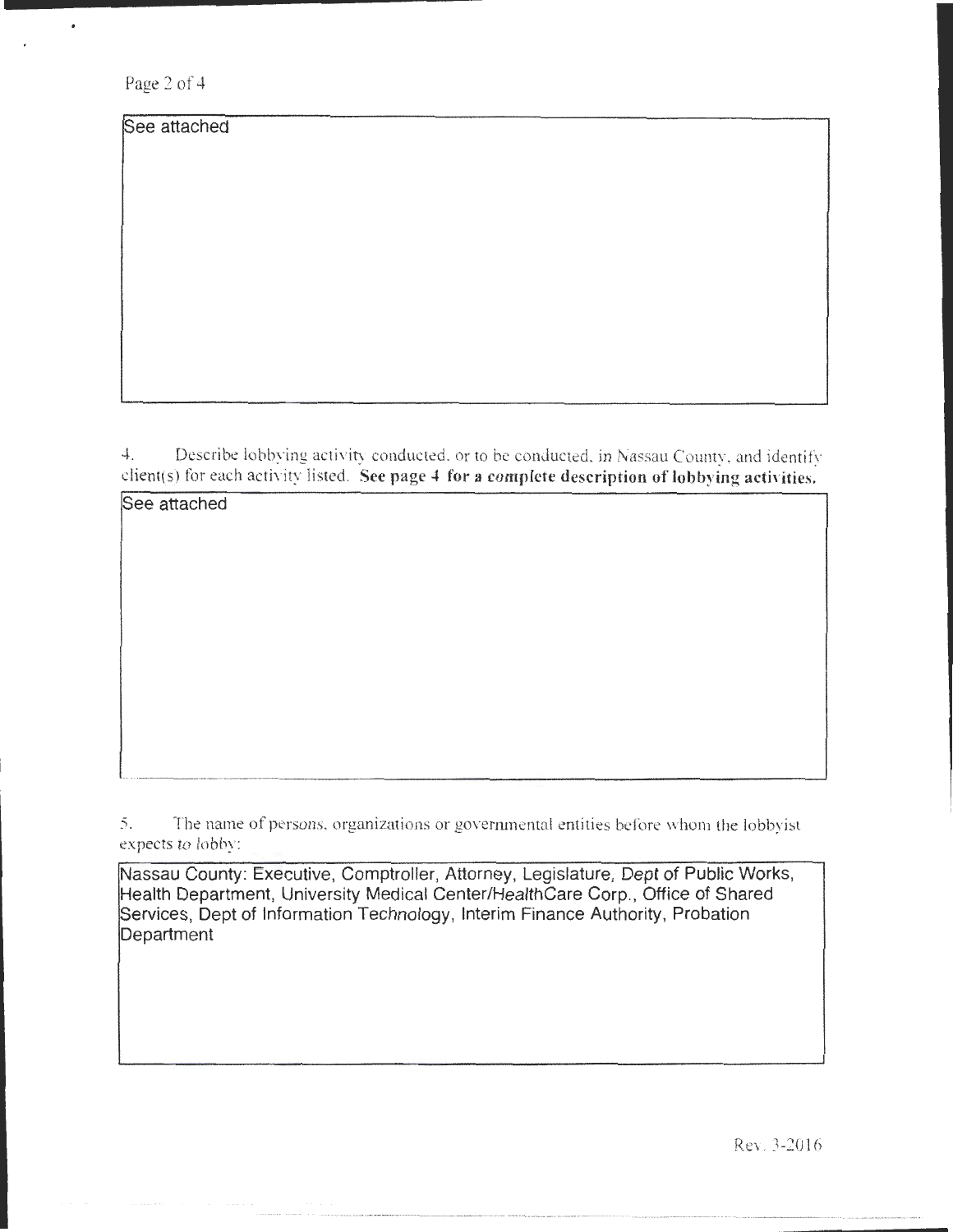## Page 1 of 1

 $\bullet$ 

(a) Name, address and telephone numbers of clients:

(b) Lobbying activity conducted , or to be conducted, in Nassau County:

(1) Juice Press, Inc.

a. 110 East 591 h Street 281 h Floor, New York, NY 10022, (212) 507-9778 b. Facilitate meetings with County representatives and County legislators to discuss food service, food code, permitting and manufacturing.

## (2) Microsoft

a. 901 K Street NW, Washington D.C., 20001, {212)-263-5900

b. Facilitate meetings with County representatives and County legislators to discuss software and information technology services and solutions

(3) Nassau Health Care Corporation

a. 2201 Hempstead Turnpike, East Meadow, NY 11445, (516) 572-2800

b. Facilitate meetings with County representatives and County legislators to discuss provisions of healthcare services, funding for healthcare services, and real estate development.

(4) Nassau Regional Off-Track Betting Corporation

a.139 Liberty Avenue, Mineola, NY 11501 , (516) 572-2800

b. Facilitate meetings with County representatives and County legislators to discuss racing, wagering and operation of VLT's at OTB parlors.

(5) South Nassau Communities Hospital

a.One Healthy Way Oceanside, NY 11572 {516) 632-3093

b. Facilitate meetings with County representatives related to provisions of hospital based health care services, health care facilities and technologies, public funding of health care services, Medicaid and Medicaid related funding issues.

(6) Universal Management Technology Solutions, Inc.

a. 10 Liberty Street, Suite 30E, New York, NY 10005, {526) 780-1466

b. Facilitate meeting with County representatives to discuss procurement of information technology products and services.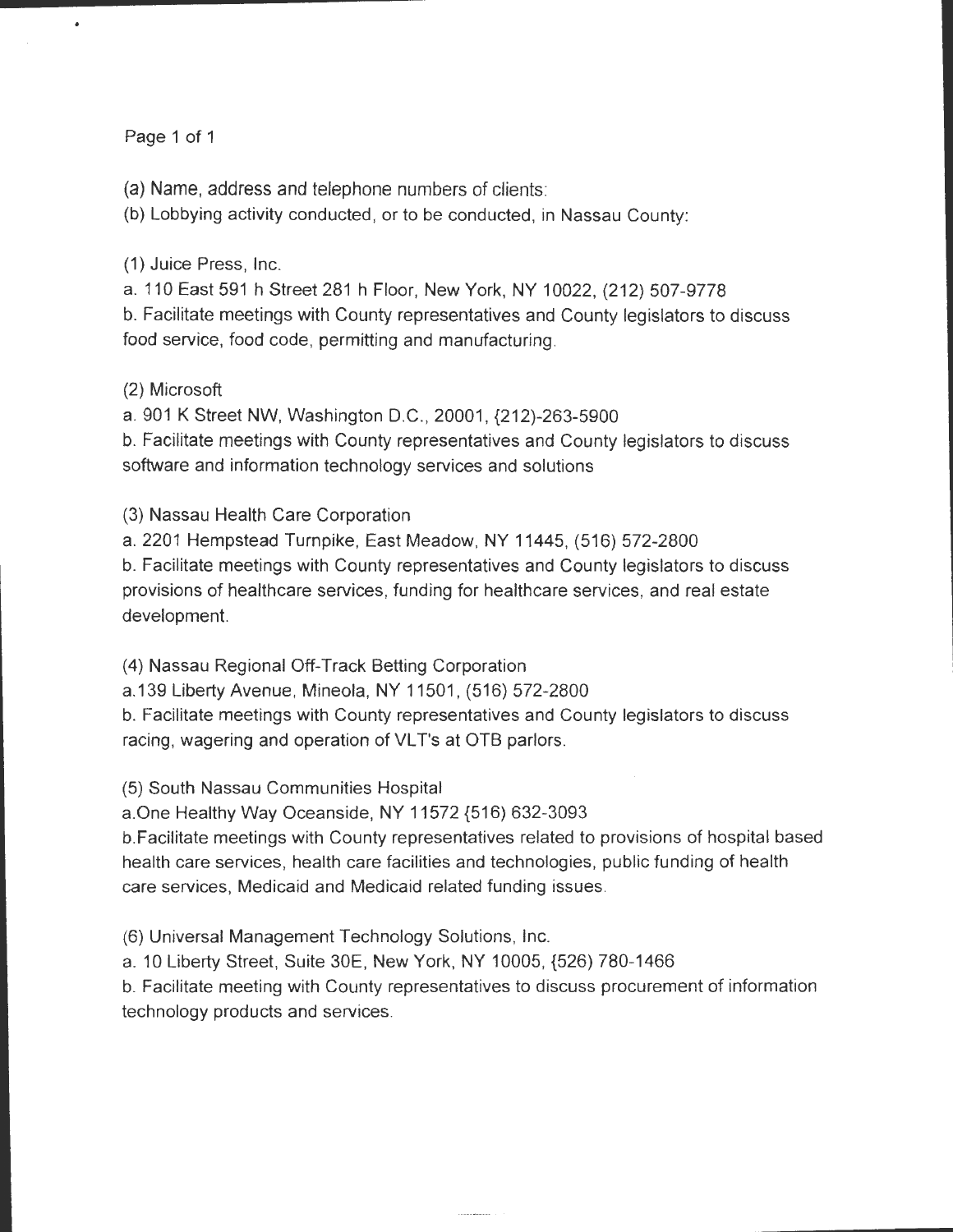### Page 3 of 4

 $\ddot{\phantom{0}}$ 

6. If such lobbyist is retained or employed pursuant to a \:Vritten agreement of retainer or employment. you must attach a copy of such document: and if agreement of retainer or employment is oral, attach a written statement of the substance thereof. If the written agreement of retainer or employment does not contain a signed authorization from the client by whom you have been authorized to lobby, separately attach such a written authorization from the client.

7. Within the previous year, has the lobbyist/lobbying organization or any of its corporate officers provided campaign contributions pursuant to the New York State Election Law to the campaign committees of any of the following Nassau County elected officials or to the campaign committees of any candidates for any of the following Nassau County elected oflices: the County Executive, the County Clerk, the Comptroller, the District Attorney, or any County Legislator? If yes, to what campaign committee? If none, you must so state:

| N/A |  |  |
|-----|--|--|
|     |  |  |
|     |  |  |
|     |  |  |
|     |  |  |
|     |  |  |
|     |  |  |
|     |  |  |
|     |  |  |
|     |  |  |
|     |  |  |

I under tand that copies of this form will be sent to the Nassau County Department of Information Technology ("IT") to be posted on the County's website.

l also understand that upon terminatjon of retainer. employment or designation 1 mu t give written notice to the County Attorney within thirty (30) days of termination.

VERIFICATION: The undersigned affinns and so swears that he/she has read and understood the foregoing statements and they are, to his/her knowledge, true and accurate.

The undersigned further certifies and affirms that the contribution(s) to the campaign committees listed above were made freely and without duress, threat or any promise of a governmental benefit or in exchange for any benefit or remuneration.

Dated: 01/14/2019 *Signed: Minthlu 2/4* 

Title:

Print Name: **Chistopher D'Amato EVP & General Counsel** 

Rev. 3-2016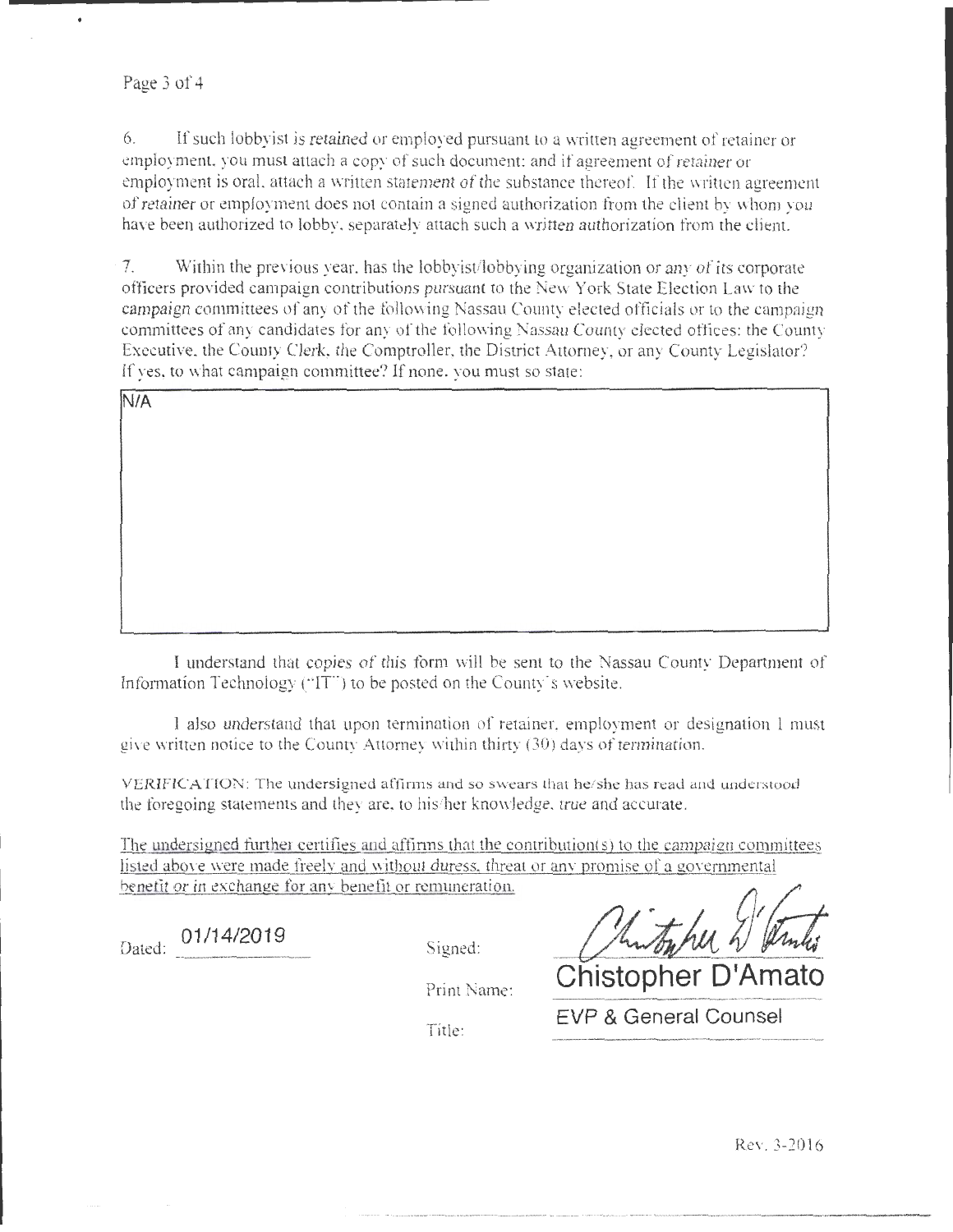Page 4 of 4

•

The term lobbying shall mean any attempt to influence: any determination made by the Nassau County Legislature, or any member thereof, with respect to the introduction, passage, defeat, or substance of any local legislation or resolution; any determination by the County Executive to support, oppose, approve or disapprove any local legislation or resolution, whether or not such legislation has been introduced in the County Legislature; any determination by an elected County official or an officer or employee of the County with respect to the procurement of good , ervices or con truction, including the preparation of contract specifications. including by not limited to the preparation of requests for proposals, or solicitation, award or administration of a contract or with respect to the solicitation, award or administration of a grant, loan, or agreement involving the disbursement of public monies: any determination made by the County Executive, County Legislature, or by the County of Nassau, its agencies, boards. commissions, department heads or committees, including but not limited to the Open Space and Parks Advisory Committee. the Planning Commission, with respect to the zoning, use. development or improvement of real property subject to County regulation. or any agencies, boards, commissions department heads or committees with respect to requests for proposals, bidding, procurement or contracting for services for the County; any determination made by an clected county official or an officer or employee of the county with respect to the terms of the acquisition or disposition by the county of any interest in real property. with respect to a license or pemut for the use of real property of or by the county, or with respect to a franchise. concession *or* revocable consent: the proposal. adoption, amendment or rejection b\_ an agency of any rule having the force and effect of law; the decision to hold, timing or outcome of any rate making proceeding before an agency; the agenda or any determination of a board or commission; any detennination regarding the calendaring or scope of any legislature oversight hearing; the issuance. repeal, modification or substance of a County Executive Order: or any detennination made by an elected county official or an officer or employee of the county to support or oppose any state or federal legislation, rule or regulation. including any determination made to support or oppose that is contingent on any amendment of such legislation, rule or regulation, whether or not such legislation has been formally introduced and whether or not such rule or regulation has been formally proposed.

The term "lobbying" or "lobbying activities" does not include: Persons engaged in drafting legislation, rules, regulations or rates; persons advising clients and rendering opinions on proposed legislation, rules. regulations or rates, where such professional services are not otherwise cmmected with legislative or executive action on such legislation or administrative action on such rules, regulations or rates: newspapers and other periodicals and radio and television stations and owners and employees thereof, provided that their activities in connection with proposed legislation. rules, regulations or rates are limited to the publication or broadcast of news items. editorials or other comment, or paid advertisements: persons who participate as witnesses. attorneys or other representatives in public rule-making or rate-making proceedings of a County agency. with respect to all participation by such persons which is part of the public record thereof and all preparation by such persons for such participation; persons who attempt to influence a County agency in an adjudicatory proceeding. as defined by *§* 1 02 of the New York State Administrative Procedure Act.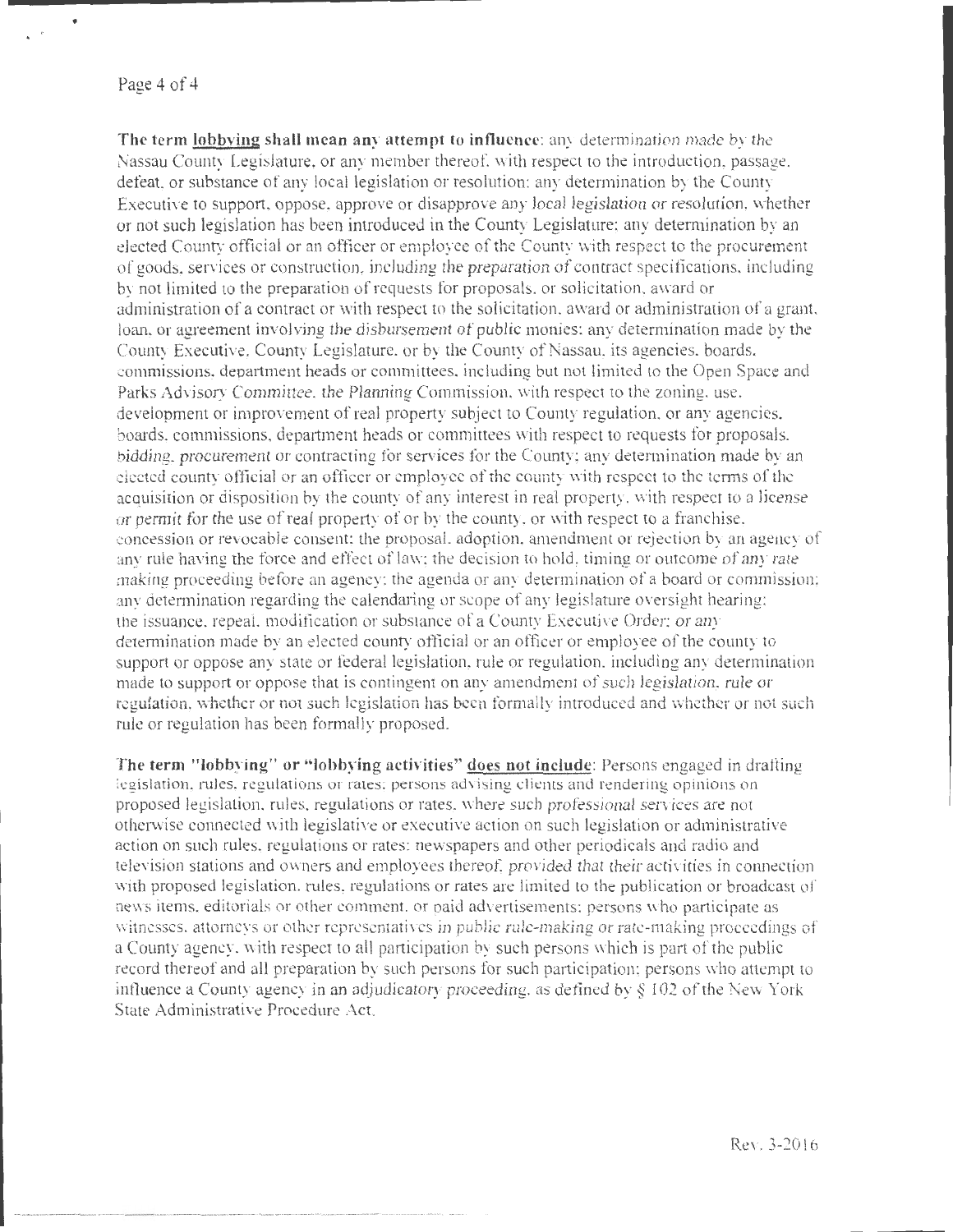December 31,2018

VIA ELECTRONIC MAIL

Michael Lessick Vice President Universal Management Technology Solutions, Inc. 1461 First Avenue, Suite 366 New York, New York 10075

#### Extension of Consulting/Lobbying Agreement

Dear Mr. Lessick:

By this letter, Universal Management Technology Solutions, me. ("Client'') hereby expressly authorizes Park Strategies, LLC ("Consultant") to engage in lobbying activity on its behalf until December 31,2019. This extension is subject to the terms and conditions of the Consulting Agreement between the parties, dated December 18, 2015. Notwithstanding the above sentence, the following language will supersede Paragraph 5 of the above Consulting Agreement, dated December 18, 2015:

"If Consultant shall be subject *to* any claim, demand or penalty or become a party to any suit or other judicial or administrative proceeding by reason of any claimed act or omission by Client, or by reason of any act committed by Client occurring in the connection with the provision of services hereunder, the Client shall indemnify and hold Consultant harmless against all judgements, settlements, penalties, and expenses, including but not limited to, attorney's fees, court costs, and other expenses of litigation or administrative proceedings, incurred by or imposed on Consultant in connection with the investigation or defense related to such claims or litigation or administrative proceedings. At the election of Consultant, Client shall also defend Consultant against such suit, or other judicial, or administrative proceedings."

As such Client authorizes Consultant to represent Client before the legislative, executive, and administrative branches of government within the State of New York during said period.

Client and Consultant further represent that Consultant's compensation for any such consulting/lobbying activity undertaken on Client's behalf during this time shall be \$5,000 per month, of which \$2,500 will be reported as lobbying services, during the effective term of this Agreement. No additional compensation shall be paid to Consultant for such lobbying activity.

Please sign the enclosed copy of this letter indicating your acknowledgement and acceptance ofthe statements made herein and return it to me.

Sincerel Armand P. D'Amato

Managing Director

Agreed to and accepted by: Universal Management Technology Solutions, Inc.

By: Muchal Lissel

Michael Lessick, Vice President

Date: 1/11/19

101 PARK AVENUE • SUITE 2506 • NEW YoRK, NY 10178 • PHONE 2U-883-5608 • FAX 212-883-5643 www.parkstrategies.com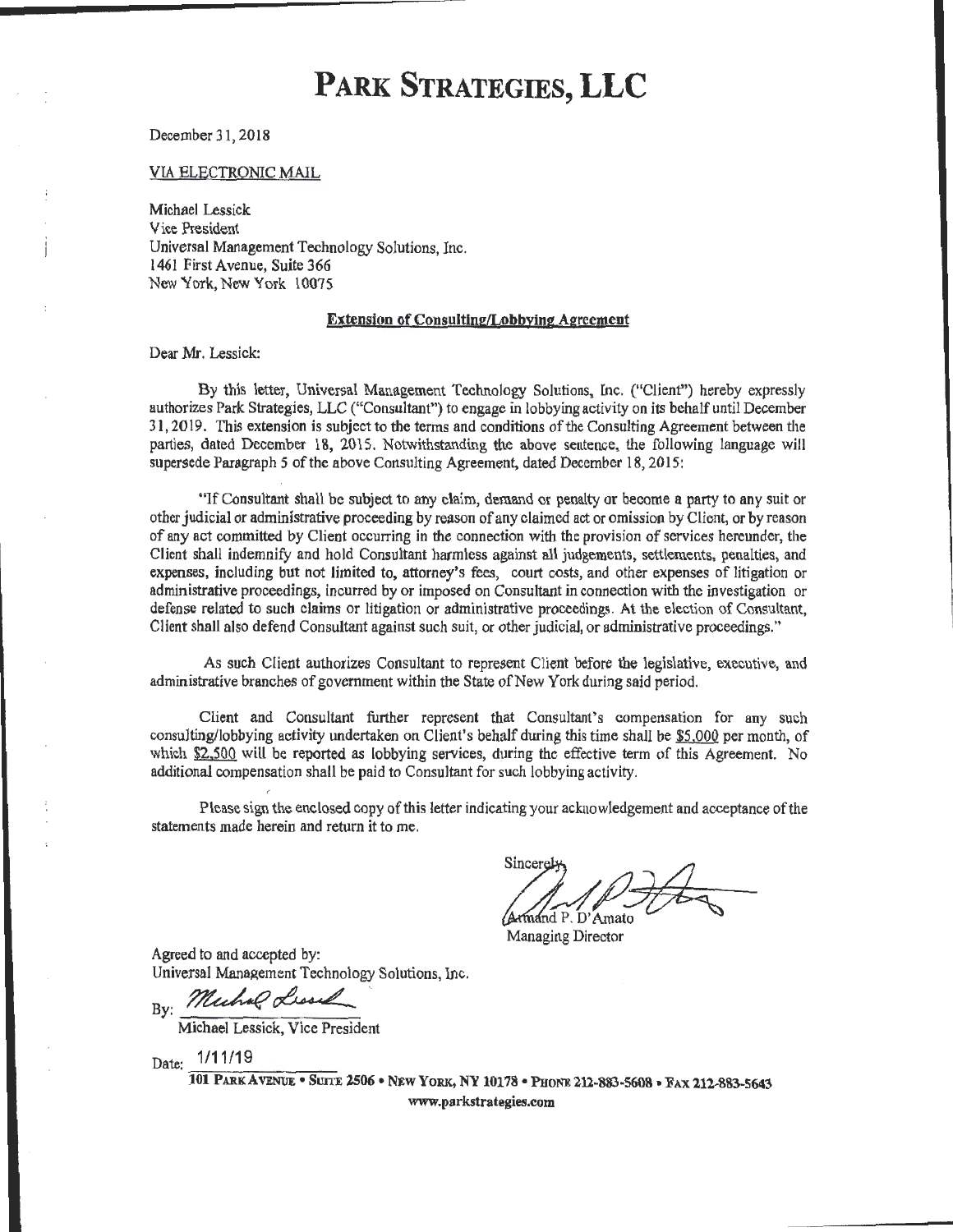November 20, 2018

Arthur T. Walsh General Counsel & Corporate Secretary Nassau Regional Off-Track Betting Corporation 139 Liberty A venue Mineola, NY 11501

### Extension of Consulting/Lobbying Agreement

Dear Mr. Walsh:

By this letter, Nassau Regional Off-Track Betting Corporation ("Client") hereby expressly authorizes Park Strategies, LLC ("Consultant") to engage in lobbying activity on its behalf until December 31, 2020. This extension is subject to the terms and conditions of the consulting agreement between the parties, dated December 23, 2009. As such Client authorizes Consultant to represent Client before the legislative, executive, and administrative branches of government within the State of New York during said period.

Client and Consultant further represent that Consultant's compensation for any such lobbying activity undertaken; on Client's behalf during this time shall be \$8,000 per month. No additional compensation shall be paid to Consultant for such lobbying activity.

Please sign the enclosed copy of this letter indicating your acknowledgement and acceptance of the statements made herein and return it to me.

Sincerely,  $\mathcal{O}(\sqrt{a})$ Armand P. D'Amato

Managing Director

 $Bv:$ 

Arthur T. Walsh General Counsel & Corporate Secretary

Date:  $12-14-18$ 

101 PARK A VENUE • SUITE 2506 • NEW YoRK, NY 10178 • PHONE 212-883-5608 • FAX 212-883-5643

www.parkstrategies.com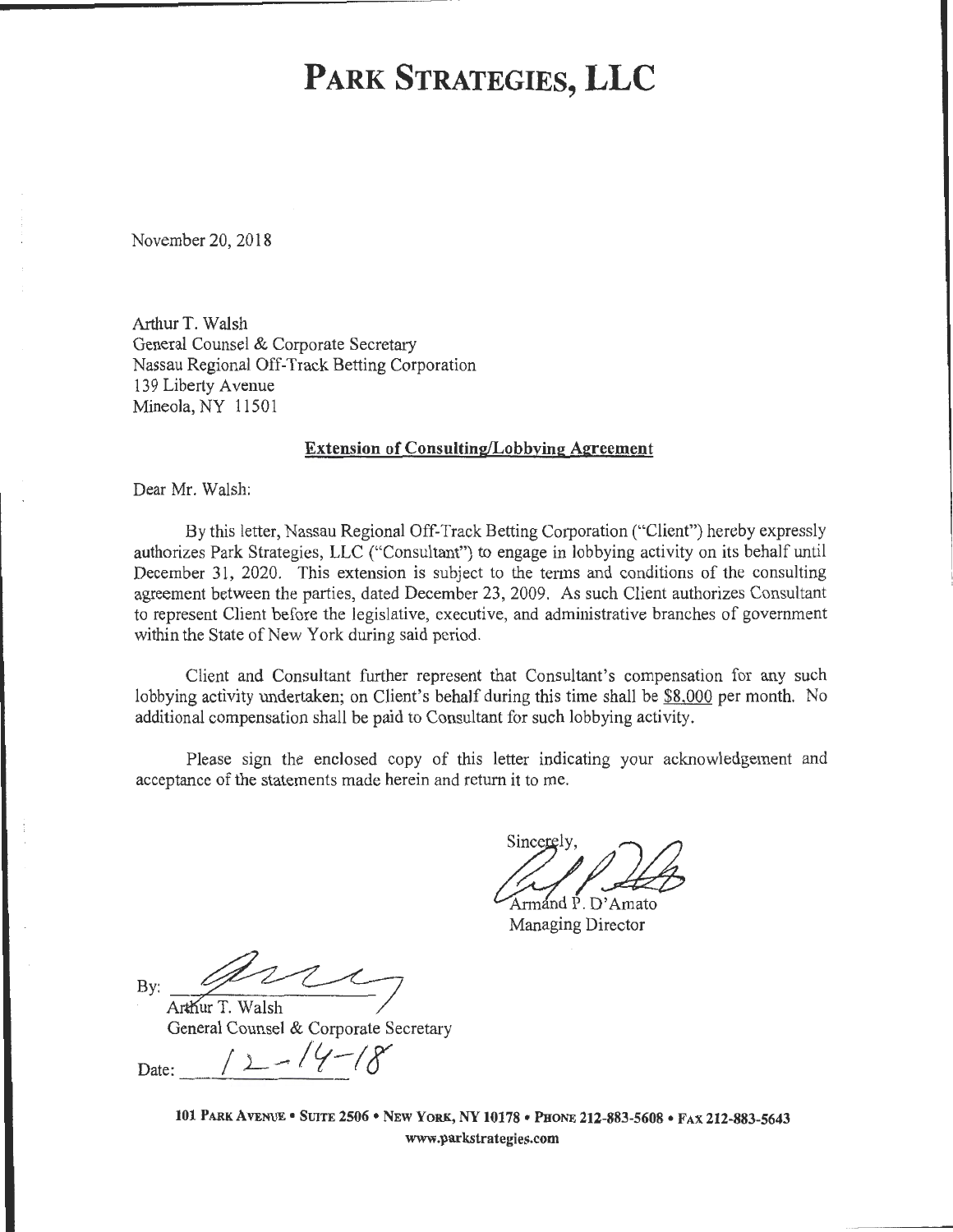Jay Summerson Microsoft Corporation 54 State Street. 7th Floor Albany. NV 12207

Tel518-368·8605

# **■■ Microsoft**

January 8, 2019

William McGahay Park Strategies 125 State Street Albany, New York 12207

Dear Mr. McGahay,

This is to confirm that Microsoft Corporation has retained Park Strategies to provide government relations representation and related work before local governments in New York State effective January 1, 2019- December 31, 2019 for a fee of \$4,000 a month. The terms of this retainer are included in the contract signed by Microsoft Corporation and Park Strategies.

Sincerely, sammune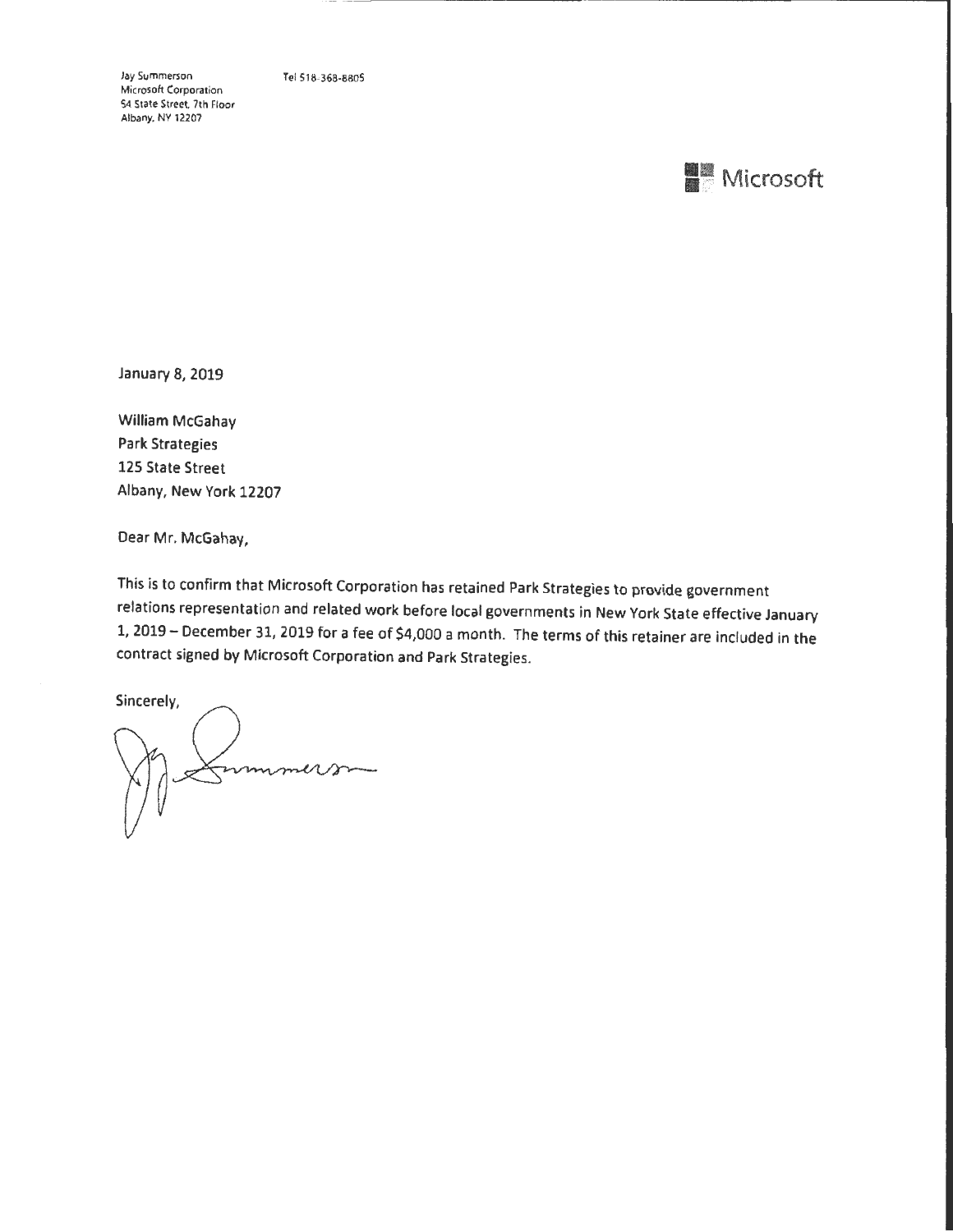February 8, 2018

### VIA ELECTRONIC MAIL

Mr. Michael Karsch Chairman of the Board The Juice Press, LLC 7 West 18<sup>th</sup> Street 61 <sup>h</sup>Floor New York, NY 10011.

### Lobbving and Consulting Services Agreement

Dear Mr. Karsch:

This Lobbying and Consulting Services Agreement (hereinafter the "Agreement") is between THE JUICE PRESS, LLC ('Client") and PARK STRATEGIES, LLC ("Consultant'') and relates to lobbying services rendered by Consultant on behalf of Client. Client hereby expressly authorizes Consultant to engage in lobbying activity before the executive and legislative branches and the administrative agencies of the governments of the City of New York and the State of New York, and its political subdivisions during the effective term of this Agreement.

The effective term of this Agreement shall commence as of March 1, 2018 and shall continue through February 28, 2019. This term may be extended pursuant to the mutual written agreement of the parties. Consultant and Client shall each have the unilateral right to terminate this Agreement, for any reason whatsoever, upon thirty (30) day notice to the other party.

In consideration of such aforementioned lobbying services rendered Client shall pay to Consultant \$5 000 per month during the effective term of this Agreement. Said monthly fee shall be due and payable by the  $1<sup>st</sup>$  day of each month, with the exception of the first monthly fee, which is due upon the execution of this Agreement.

All material information which the Consultant presently has or which may come into Consultant's possession during the effective term of the Agreement relative to the business activities of Client or its clients which is of a secret or confidential nature is and shall remain the property of Client. Consultant shall not, during the effective term of the Agreement, disclose to others or use for the benefit of others or itself any such material information so long as such information is of a secret or confidential nature.

101 PARK AVENUE • SUITE 2506 • NEW YORK, NY 10178 • PHONE 212-883-5608 • FAX 212-883-5643 www.parkstrategies.com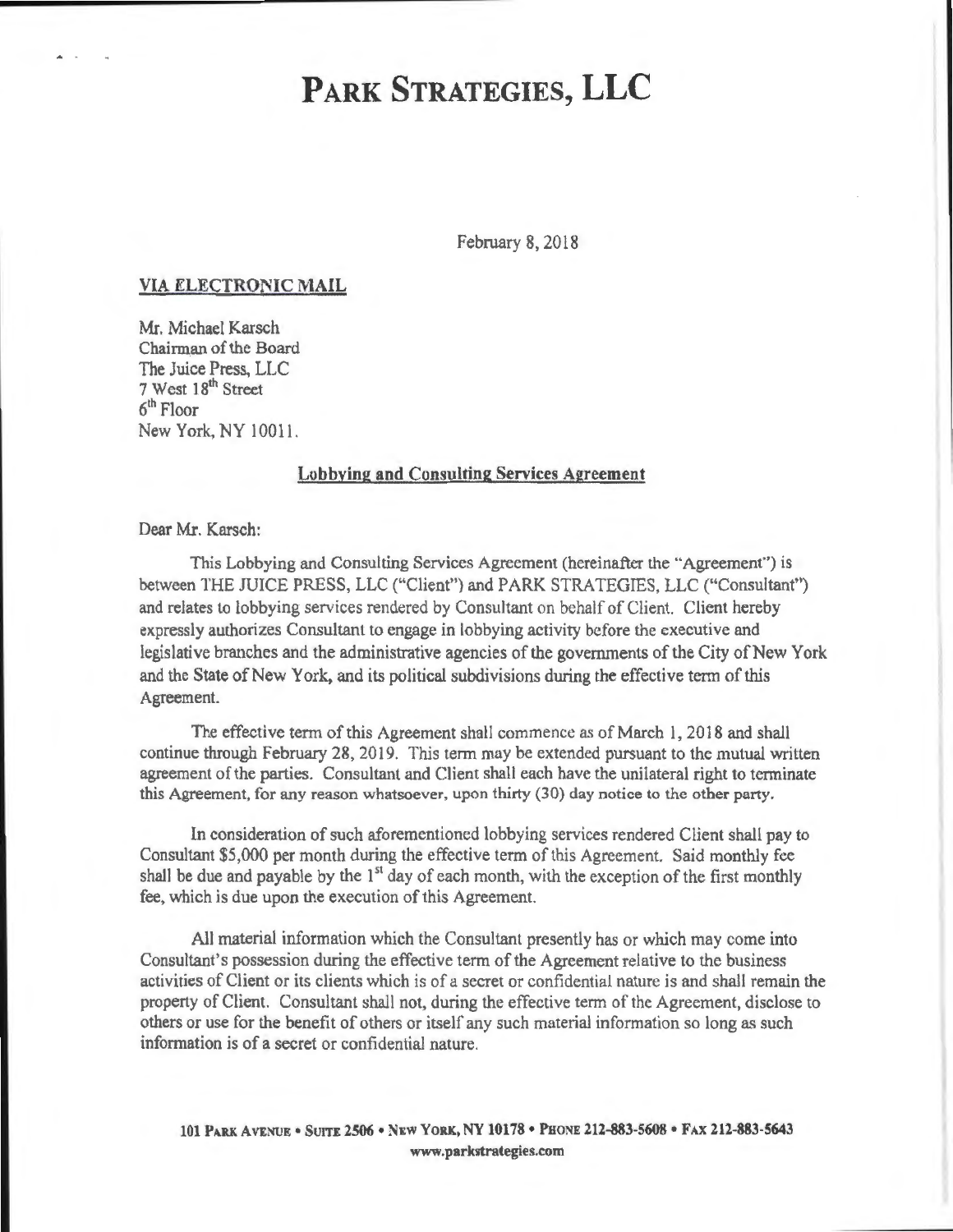Lobbying and Consulting Services Agreement February 8, 2018 Page 2 of 2

If Consultant shall be subject to any claim, suit, action, proceeding, investigation, judgment, deficiency, demand, damage, setllement, or liability by reason of any claimed act or omission by Client the Client shall indemnify and hold Consultant harmless against all judgments, settlements, penalties, and expenses, including but not limited to other expenses of litigation or administrative proceedings, incurred by or imposed on Consultant in connection with the investigation or defense relating to such claims, suits, actions, proceedings, investigations, judgments, deficiency's, demands, damages, settlements, or liabilities. At the election of Consultant, Client shall also defend Consultant against such suit, or other judicial, or administrative proceeding.

This Agreement shall be govemed and construed in accordance with the laws of the State ofNew York, without regard to conflicts of law principles. This Agreement is the parties' complete and exclusive agreement on the matters contained in this Agreement. The parties' may amend this Agreement only by the parties' written agreement that identifies itself as an amendment to this Agreement.

If the above is consistent with your understanding of the agreement between Client and Consultant, please sign below and return to the undersigned.

The Juice Press, LLC 7 West 18<sup>th</sup> Street  $6<sup>th</sup>$  Floor New York, NY l 0011

Chairman of the Board Mariangel Redriguez esq

 $Date: 2|1|8$ 

Park Strategies, LLC 101 Park Avenue Suite 2506 New York, NY l0178

By: Christopher D'Amato

EVP & General Counsel

 $\sqrt{g/g}$ Date: 2/8/18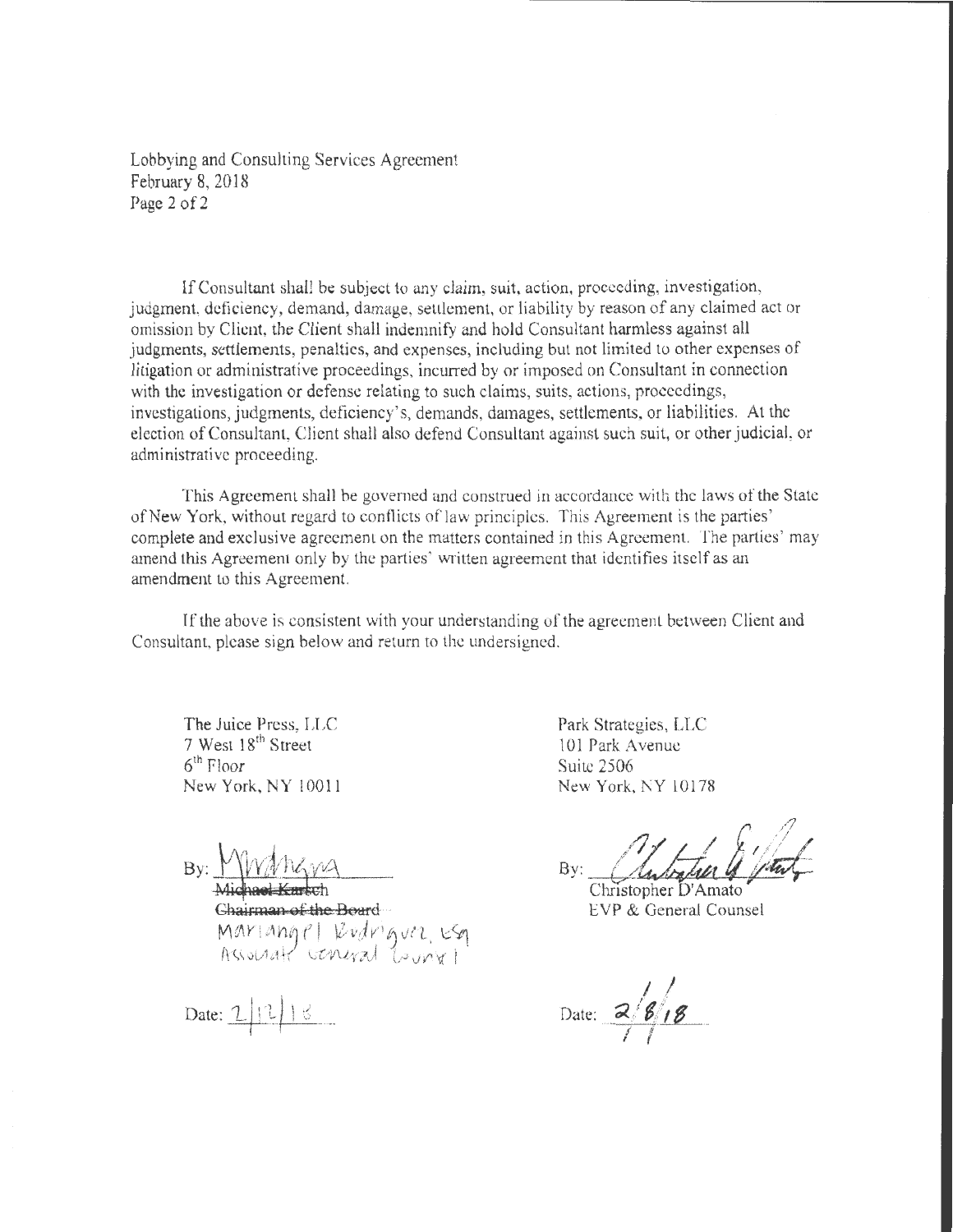NuHealt

**Nassau University Medical Center** A. Holly Patterson Extended Care Facility **Family Health Centers'**<br>Objects to Federally Gobilized Bystin Cynters in

August 16, 20l8

Park Strategies, LLC. 50 Charles Lindbergh Boulevard, Suite 601 Uniondale, NY 11556 Attn: Mr. Armand P. D' Amato, Partner and Managing Director

Dear Mr. D' Amato:

I am writing to you on behalf of the Nassau Health Care Corporation a/kla Nul-Iealth ("N uHealth") in connection with our agreement with Park Strategies, LLC ("CONTRACTOR") which commenced on August 15, 2011 (the "Agreement"), as such has been amended from time to time, concerning the provision of Lobbying Services.

As discussed, effective as of August 15, 2018, the parties mutually agreed to extend the Agreement for a period of two (2) additional years (the "Extended Term") on the same terms and conditions set forth therein except as specifically amended as follows:

- The comprehensive fee to be paid to CONTRACTOR for services performed during the Extended Term shall be Twenty Thousand (\$20,000) Dollars per month.
- Reimbursement for expresses incurred by CONTRACTOR during the Extended Term may not exceed a total amount of Twenty Thousand (\$20,000) Dollars per contract year.
- Consistent with the above, the not-to-exceed limitation on total payments that may be made to CONTRACTOR under the AGREEMENT shall be increased by Five Hundred Twenty Thousand (\$520,000) Dollars.

Please indicate CONTRACTOR'S Acceptance of and agreement with the terms and conditions contained herein by having an authorized representative of CONTRACTOR sign the enclosed copy of this letter in the space indicated below and returning same to the Office of Legal Affairs.

Sincerely,

fact for my

Paul A. Pipia, MD Interim President and Chief Executive Officer

ACCEPTED AND AGREED TO THIS 14 DAY OF AUG., 2018<br>By:  $\sqrt{\sqrt{N}}$ 

Title: MANAquey DIRECTION PARK STATEGIES, LLC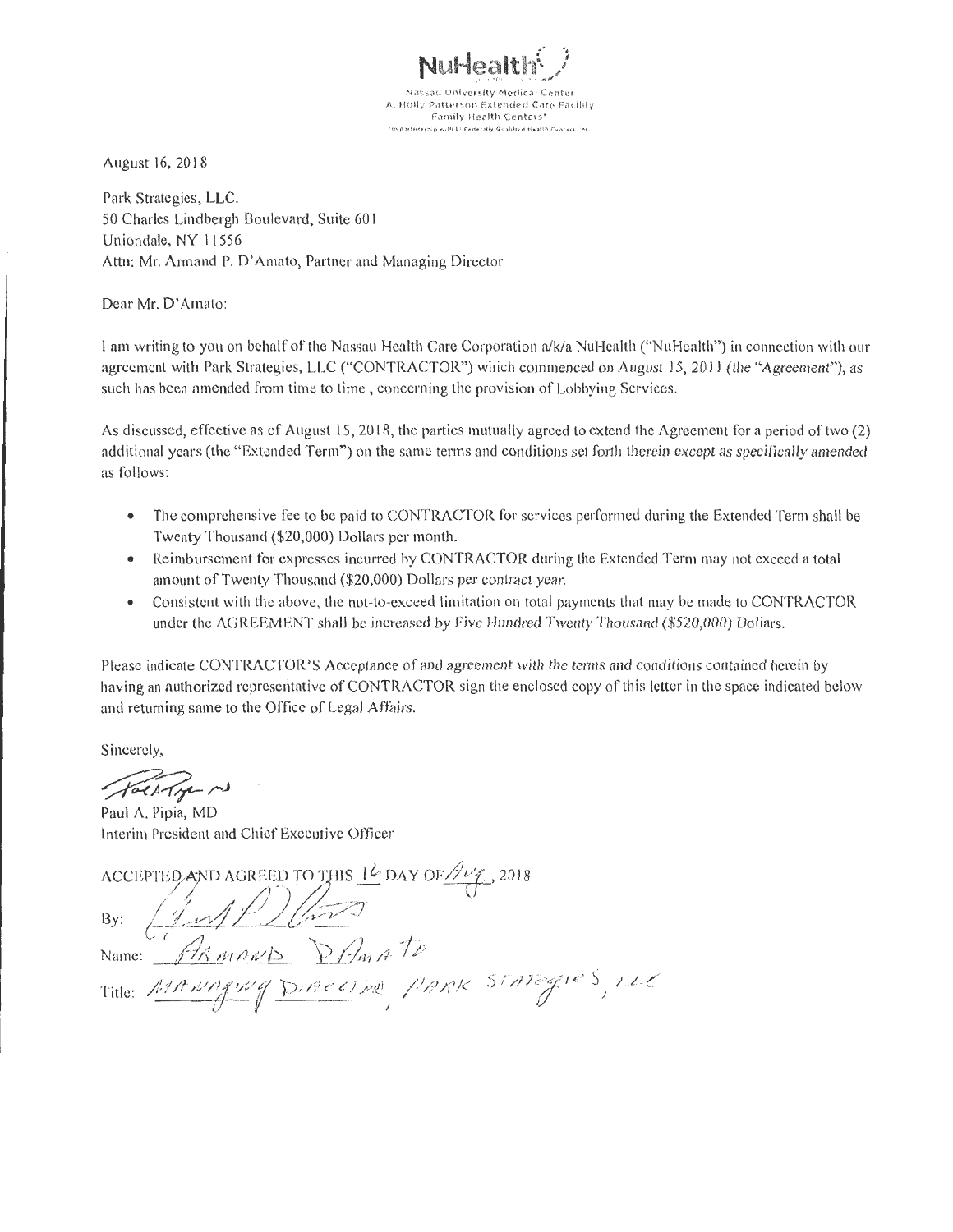### June 5, 2017

#### VIA ELECTRONIC MAIL

Richard J. Murphy President & Chief Executive Officer South Nassau Communities Hospital One Healthy Way Oceanside, New York 11572

#### Extension of Consulting & Lobbying Services Agreement

#### Dear Rich:

By this Extension of Consulting & Lobbying Services Agreement (hereinafter the "Letter Agreement"), PARK STRATEGIES, LLC ("Consultant") and SOUTH NASSAU COMMUNITIES HOSPITAL ("Consultant" collectively with the "Client", the "Parties'') hereby agree to extend the original Consulting & Lobbying Services Agreement between the parties, dated May 27, 2014, commencing June 1, 2017 and continuing until revoked by the Client. This Letter Agreement extends each of the terms contained in the original Consulting & Lobbying Services Agreement between the Parties. Nothing in this Letter Agreement shall be deemed to modify or alter the terms of said original Consulting Services Agreement except as otherwise expressly stated herein.

Please sign the attached copy of this Letter Agreement indicating your understanding and acceptance of the terms of this agreement and return. We look forward to continuing our work together.

 $\bigcap_{k=1}^{\infty}$  ( $\bigcap_{k=1}^{\infty}$  $\frac{Q}{\Delta t}$  one of  $\frac{Q}{T}$  ,  $\frac{Q}{T}$  ,  $\frac{Q}{T}$ Managing Director

Agreed to and accepted by: South Nassau Communities Hospital .

 $By: \frac{\sqrt{MLL} \sqrt{1-\frac{1}{2}}}{\text{Richard J. Murphy}}$ President & Chief Executive Officer

.., .··

101 PARK AVENUE • SUITE 2506 • NEW YORK, NY 10178 • PHONE 212-883-5608 • FAX 212-883-5643 www.parkatrategies.com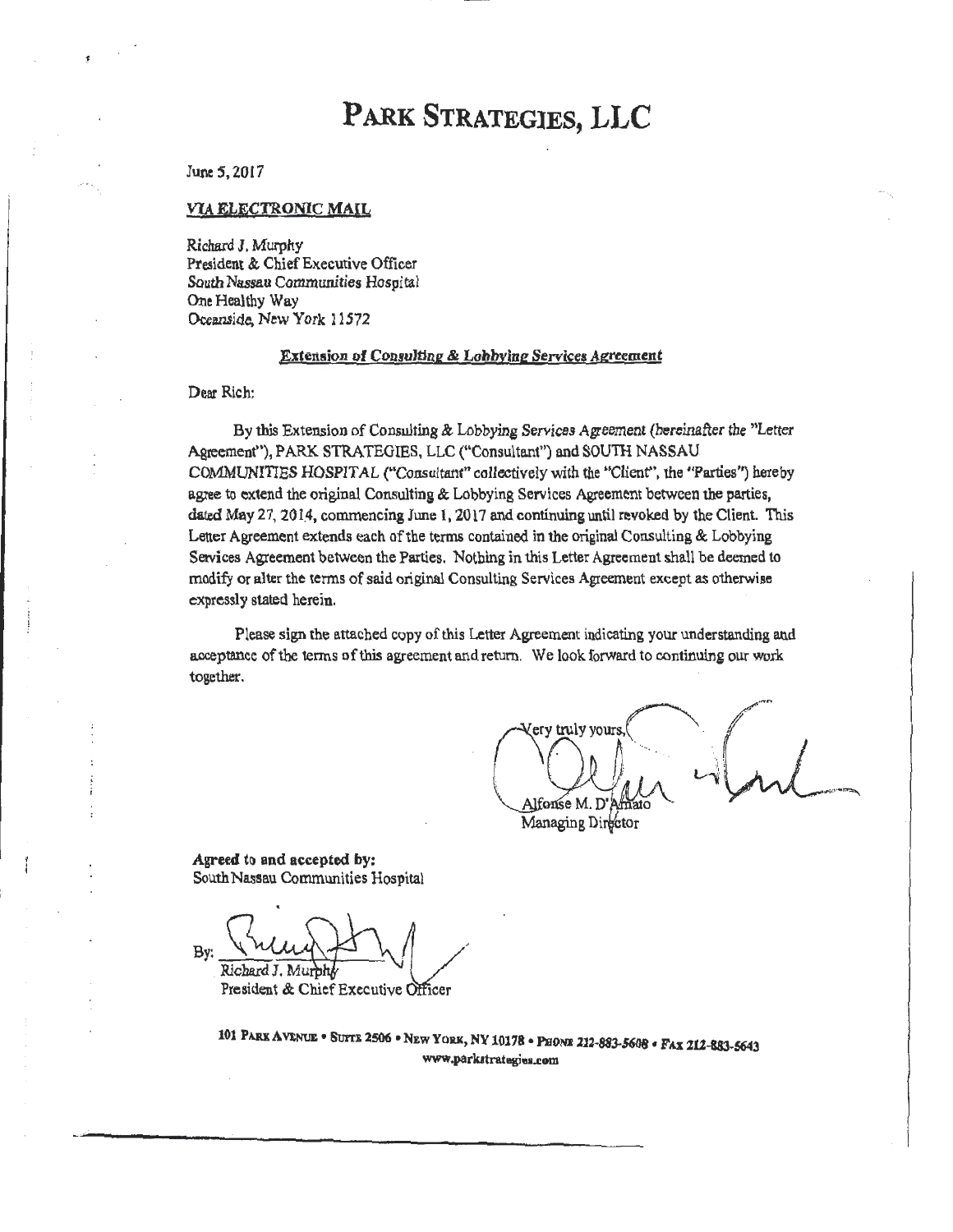LB28876

May 27,2014

#### VIA FEDEX AND ELECI'RONIC MAIL

Richard J. Murphy President and Chief Executive Officer South Nassau Communities Hospital One Healthy Way ·Oceanside, NY 11572

Dear Mr. Mwphy:

This Agreement is betWeen South Nassau Communities Hospital ("Client") and Park Strategies, LLC ("Consultant") and relates to consulting services rendered by Consultant as an advisor to Client with respect to business development, government relations and strategic planning at the Federal, State and Local level.

The term of this Agreement shall commence as of June 1, 2014 and continue until May 31, 2015. This term may be extended pursuant to the mutual written agreement of the parties. This Agreement supersedes any and all existing contracts, agreements, and/or understanding between Client and Consultant

In consideration of such aforementioned lobbying and consulting services rendered or to be rendered, Client will pay to Consultant \$15,000 per month, due and payable on the  $1<sup>st</sup>$  day of each month. For purposes of allocation, \$10,000 of said monthly fee shall be the compensation paid for Federal lobbying and consulting services and \$5,000 of said monthly fee shall be the compensation paid for State and Local lobbying services furnished by Consultant.

All information which the Consultant presently has or which may come into Consultant's possession during the engagement relative to the business activities of Client or its affiliates which is of a secret or confidential nature is and shall remain the property of Client. Consultant shall not, during the engagement or thereafter, disclose to others or use for the benefit of others or itself any such information so long as such information is treated as secret or confidential by Client.

If Consultant shall be subject to any claim, demand or penalty or become a party to any suit or other judicial or administrative proceeding by reason of any claimed act or omission by Client, or by reason of any act occurring in connection with the provision of services hereunder, the Client shall indemnify and hold. Consultant harmless against all judgments, settlements, penalties and expenses, including attorneys fees, court costs and other expenses of litigation or administrative proceeding, incurred by or imposed on Consultant in connection with the investigation or defense relating to such claim or litigation or administrative proceeding and, at the election of Consultant, Client shall also defend Consultant.

101 PARK AVENUE • SUITE 2506 • NEW YORK, NY 10178 • PHONE 212-883-5608 • FAX 212-883-5643 www.parkstrategies.com